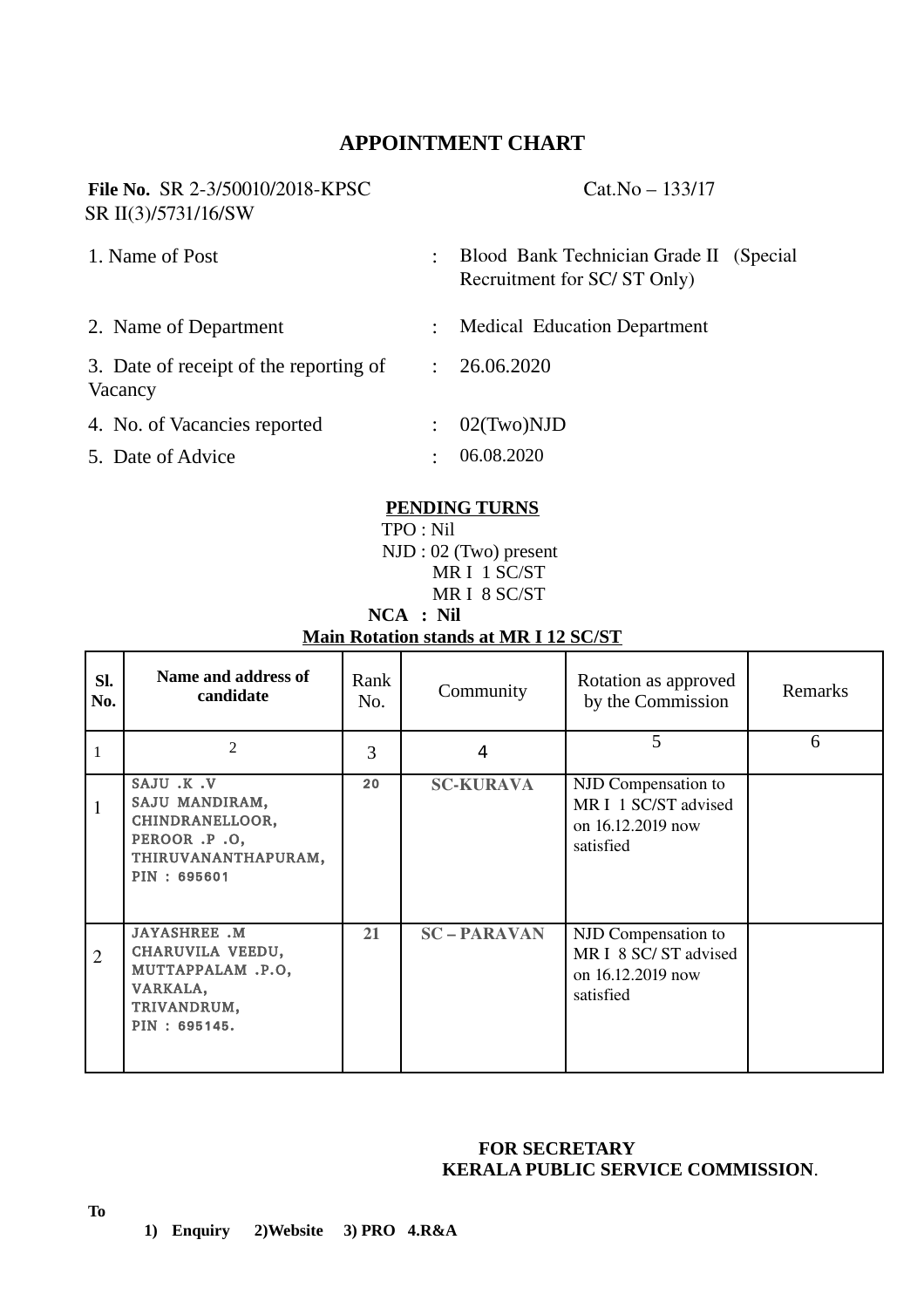# **APPOINTMENT CHART**

| <b>File No. SR 2-3/50010/2018-KPSC</b><br>SR II(3)/5731/16/SW |                | $Cat.No - 133/17$                                                      |  |  |  |  |  |
|---------------------------------------------------------------|----------------|------------------------------------------------------------------------|--|--|--|--|--|
| 1. Name of Post                                               |                | Blood Bank Technician Grade II (Special<br>Recruitment for SC/ST Only) |  |  |  |  |  |
| 2. Name of Department                                         |                | <b>Medical Education Department</b>                                    |  |  |  |  |  |
| 3. Date of receipt of the reporting of<br>Vacancy             | ÷              | 26.06.2020                                                             |  |  |  |  |  |
| 4. No. of Vacancies reported                                  | $\ddot{\cdot}$ | $02$ (Two)NJD                                                          |  |  |  |  |  |
| 5. Date of Advice                                             |                | 06.08.2020                                                             |  |  |  |  |  |
| <b>PENDING TURNS</b>                                          |                |                                                                        |  |  |  |  |  |

 **TPO : Nil NJD : 02(Two) present MR I 1SC/ST MR I 8SC/ST NCA : Nil**